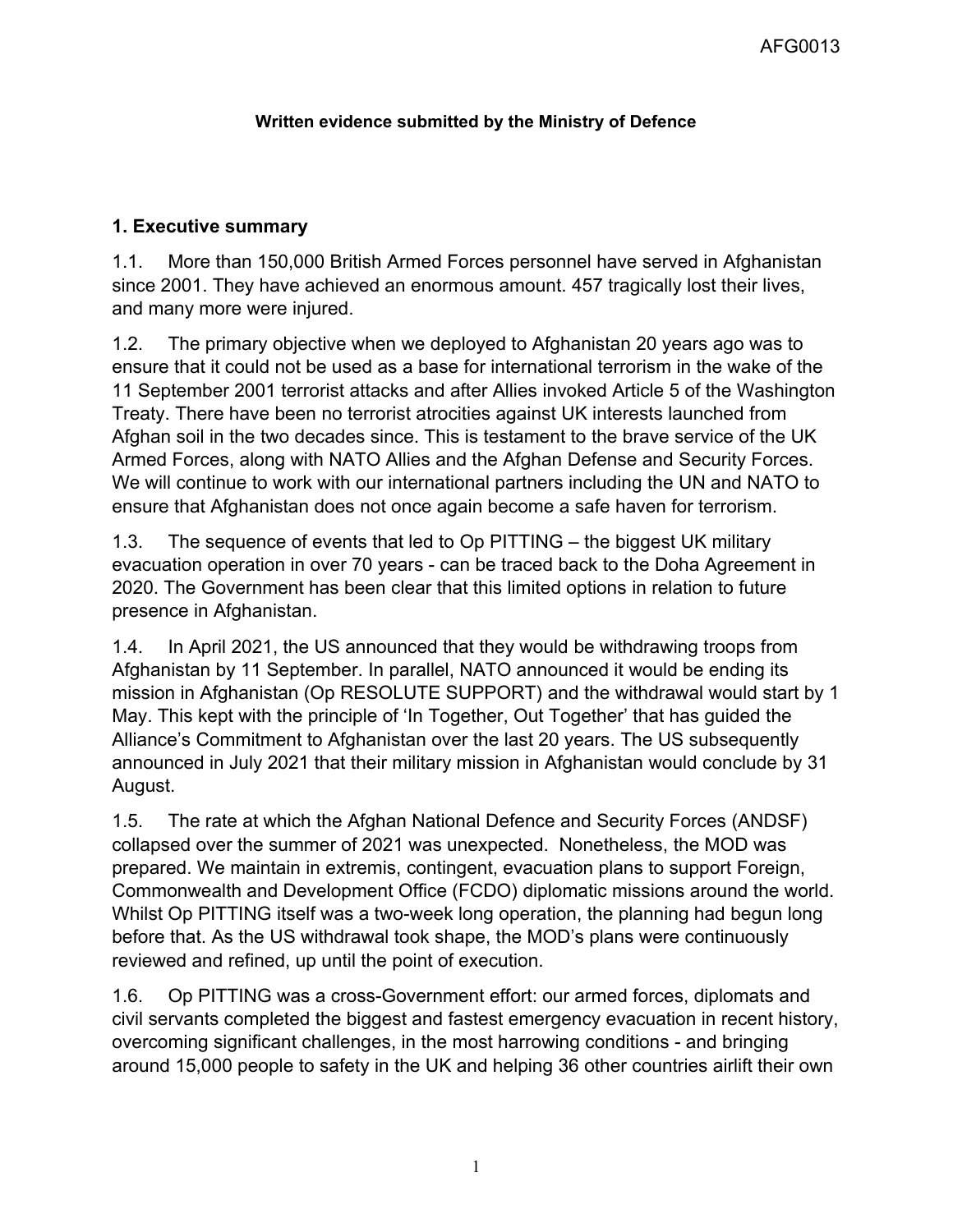nationals. Over 1,000 British troops, commanded by the Joint Force Headquarters, airlifted to safety an average of 1000 people a day.

1.7. Op PITTING has given way to Op WARM WELCOME – a huge cross-Government effort to ensure Afghans newly arrived here have the support needed to rebuild their lives, find work, pursue education, and integrate into their local communities. Defence is supporting this through the provision of planners and logisticians to other Government departments. MOD is also supporting the cross-Government integration efforts by using the knowledge, skills and experience that exists within the Defence community to develop a pastoral offer for those Afghans who served alongside our Armed Forces.

1.8. Our commitment to Afghanistan, and those who supported our mission there, continues. Regrettably we were not able to evacuate all those we wanted to during Op PITTING. The Ministry of Defence is working with Partners across Government and countries in the region to facilitate safe passage out of Afghanistan for eligible people remaining in Afghanistan and travel back to the UK.

1.9. On 13 September, the Home Office also set out further detail on the Afghan Citizens' Resettlement Scheme (ACRS) which will provide a safe and legal route for up to 25,000 Afghans over the coming years.

# **2. Pre-evacuation**

#### *What part did the UK play in the decision by the US and NATO to withdraw from Afghanistan? Was the option of remaining without US forces considered? How realistic would that have been? & What discussions were there with a) the US and b) other NATO Allies about delaying withdrawal of NATO forces? What would have been the consequences of delaying withdrawal?*

2.1. The Defence Secretary has been clear that the "die was cast" for the situation in Afghanistan following the February 2020 Doha Agreement between the Trump Administration and the Taliban.

2.2. NATO Foreign and Defence Ministers met on 14 April 2021 and decided that all NATO forces should withdraw from Afghanistan, in keeping with the principle of 'In Together, Out Together' that has guided the Alliance's commitment to Afghanistan over the last 20 years. On the timings for the evacuation itself, President Biden announced in April that the US would withdraw all its troops from Afghanistan by September 11, the 20th anniversary of the terrorist attacks on the US. The Chief of the Defence Staff at the time said that this was "not a decision we hoped for" although the UK respected the view taken by the US.

2.3. All options were thoroughly assessed by the UK in advance of the collective NATO decision to withdraw. This included the potential for staying longer beyond the US withdrawal, or increasing the UK presence in Afghanistan. Without the presence of the United States as a framework nation, it was necessary for the UK together with our NATO Allies to move to a new phase in support of the Afghan people.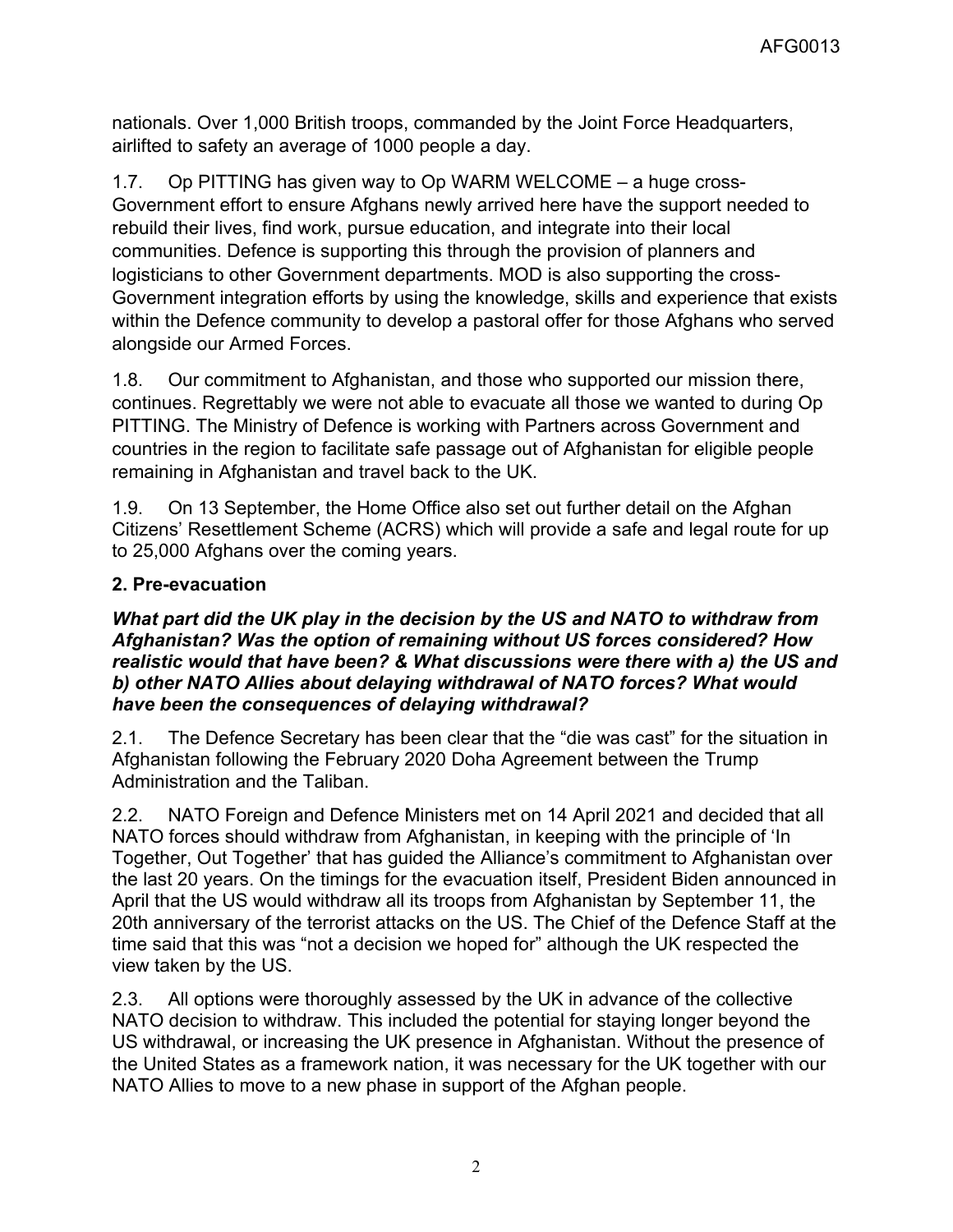### *How effective were the UK's Operational Mentor and Liaison Teams? What was the make-up and training of the Afghan armed forces?*

2.4. Operational Mentor and Liaison Teams (OMLTs) were established under NATO's International Security Assistance Force (ISAF) mission which concluded in 2014. OMLTs provided training and mentoring to the Afghan National Army (ANA); they also served as a liaison capability between ANA and ISAF forces, coordinating the planning of operations and ensuring that ANA units received necessary enabling support (e.g. casualty and medical evacuation).

2.5. During Op HERRICK (the UK's contribution to the ISAF combat mission) OMLTs were attached to specific ANA units and stayed with them as they moved around different areas within the UK area of operations. The provision of OMLTs ceased with the transition in 2014 from ISAF to the NATO Resolute Support Mission (RSM).

### *Following the decision to withdraw, what changes were made to plans for training and equipping the Afghan armed forces?*

2.6. On 14 April 2021 the North Atlantic Council decided to end the Resolute Support Mission (RSM). The MOD considered options for continuing to support the Afghan National Defence and Security Forces (ANDSF) following the end of RSM; these options included an enhanced Defence Section within British Embassy Kabul to provide support to the Afghan National Army Officer Academy (ANAOA) and further enhance the links between ANAOA and the Royal Military Academy Sandhurst.

2.7. At the time of the decision to close RSM the UK remained committed to continuing to provide financial support to the ANDSF, with £58 million pledged. The UK was not providing equipment to the ANDSF at this stage and there was no intention to begin doing so.

#### *What plans were made for withdrawal of UK forces and the evacuation of UK nationals? What estimate was made of the number of Afghan nationals who should be evacuated?*

2.8. The MOD conducted detailed planning for an orderly and deliberate withdrawal of the majority of UK forces from Afghanistan in line with the wider NATO plan for forces to leave the country by 11 September 2021; this drawdown began in May 2021 and was complete in July 2021. The UK had planned to retain a small residual presence in Kabul to support the diplomatic platform; these force elements remained in-country at the time of execution of Op PITTING and were withdrawn as part of the wider evacuation.

2.9. Whilst the evacuation itself was a two-week long military operation, the planning and preparations for this operation began far in advance. In April 2021, very shortly after the US and NATO announcement regarding withdrawal from Afghanistan, a UK military team carried out an in-country reconnaissance mission in Afghanistan to review Op PITTING contingency plans.

2.10. Contingency planning for possible evacuations takes place routinely for those countries considered as most at risk. This includes the in-country diplomatic post's crisis management plan (an FCDO responsibility) and subsequent military planning. Given the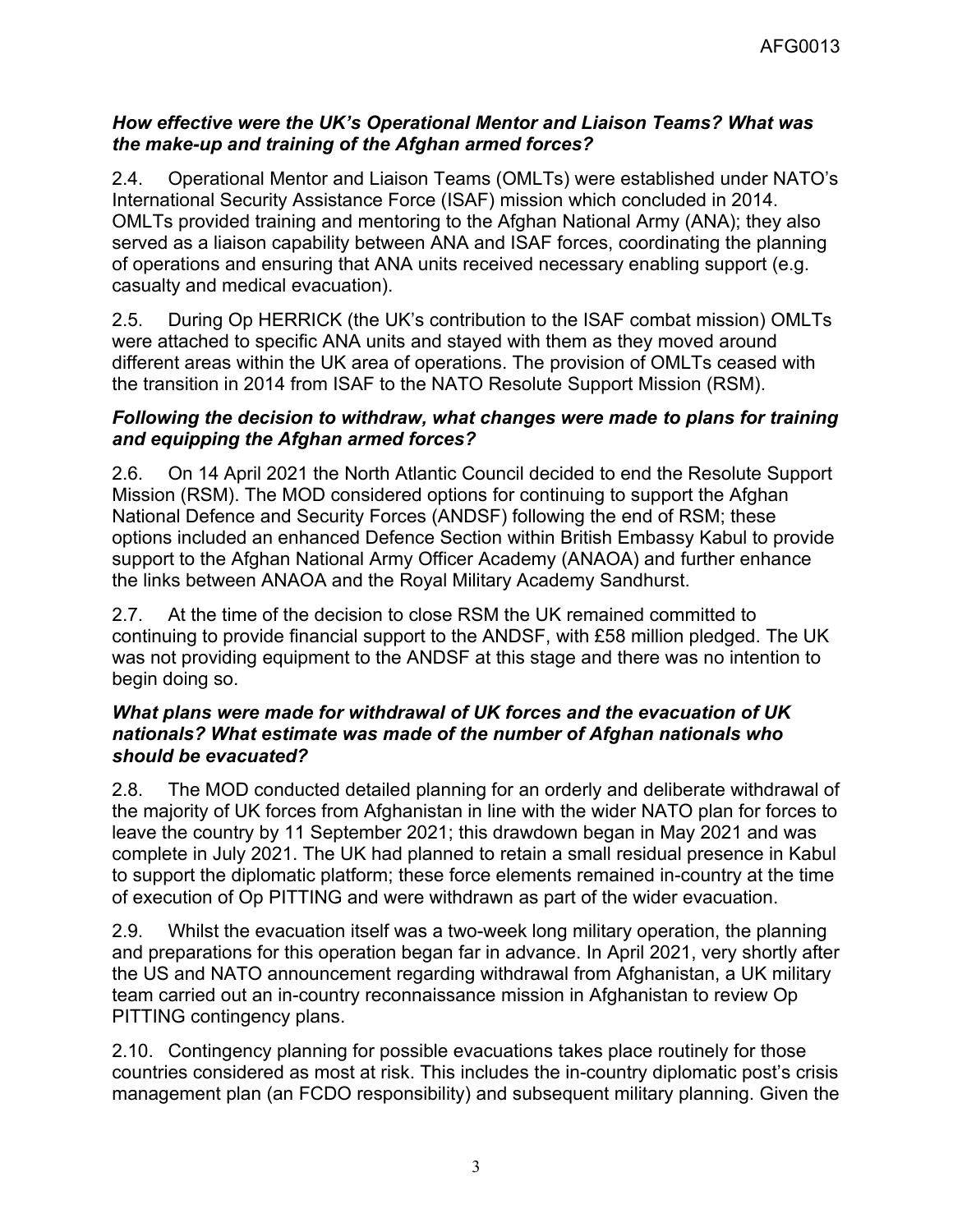risk associated with Afghanistan, the PJHQ had developed a Joint Contingency Plan (JCP) for a potential Non-combatant Evacuation Operation (NEO) that included detailed information on force requirements, deployment options, evacuation courses of action, readiness states and details of the recognised eligible persons picture. The planning specific to Afghanistan was kept under review (particularly noting the deteriorating security situation), in close collaboration with the FCDO, until it was enacted on the night of 13th August. These plans are delivered by the Chief of Joint Operations on behalf of the MOD.

# **3. ARAP Pre-evacuation**

3.1. On 29 December 2020 the Defence Secretary and Home Secretary announced the introduction of the Afghan Relocations and Assistance Policy (ARAP). This scheme offered relocation or other assistance to current and former Locally Employed Staff (LES) in Afghanistan and launched on 1 April 2021. Under ARAP, any current or former LES directly employed by HMG assessed to be at serious risk of threat to life are eligible to apply regardless of their employment status, rank or role, or length of time served.

3.2. Prior to ARAP being launched in April 2020, 1,400 people who were eligible for the earlier ex-gratia scheme were relocated to the UK.

3.3. The initial estimate of Afghan nationals eligible for evacuation was for a total cohort of approximately 8000 persons – including British nationals, other individuals with leave to enter or remain in the UK, and those eligible under ARAP. However, this figure grew as planning developed and further cohorts were included under Category Four of  $ARAP<sup>1</sup>$ 

3.4. When the North Atlantic Council decided to end the Resolute Support Mission, the MOD initiated Op OUTWORD to plan and deliver an accelerated ARAP. This included the allocation of a military planning team to augment the existing civilian team with the objective of extracting up to 3000 ARAP eligible persons from Afghanistan by the end of August 2021.

3.5. Prior to Op PITTING, the MOD was relocating ARAP eligible persons to the UK by dedicated charter aircraft; between July and August before the commencement of Op PITTING nearly 2000 were evacuated via this method. Once Op PITTING began ARAP personnel were transported between Kabul and locations within the broader Middle East by military aircraft. They were then transferred onto a combination of charter and military aircraft for onward flights to the UK.

## *What assessment was made of whether and how long the Afghan armed forces would be able to resist the Taliban?*

3.6. The MOD, FCDO and other agencies across Government work closely together on feeding intelligence into the Joint Intelligence Committee, who provide an

<sup>1</sup> This cohort comprises those who worked in meaningful enabling roles alongside HMG, in extraordinary and unconventional contexts, and whose responsible HMG unit builds are credible case for consideration under the scheme (in some cases this includes people employed via contractors to support HMG Defence outcomes).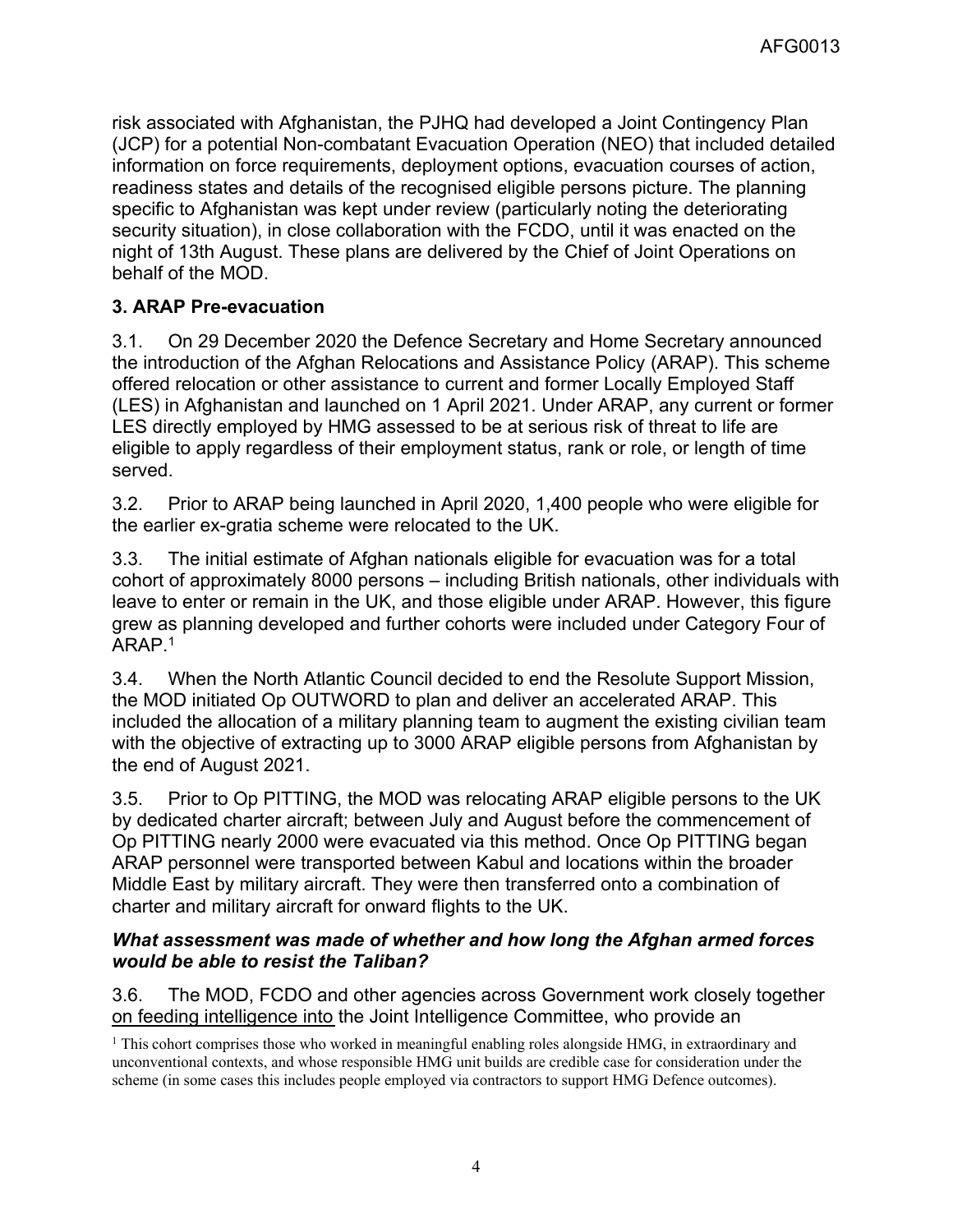assessment to Ministers. As the Prime Minister has said, it is clear from subsequent events that the collapse of the Afghan forces was faster than expected.

#### *How were plans for evacuation changed once the speed of the takeover by the Taliban became apparent?*

3.7. The Op PITTING contingency plans included a number of graduated response options that were scalable dependent on evacuation demand and the threat to the force and to evacuees. Given this context, the plan was adaptable and refined to the circumstances that saw a more rapid takeover by the Taliban than initially thought likely.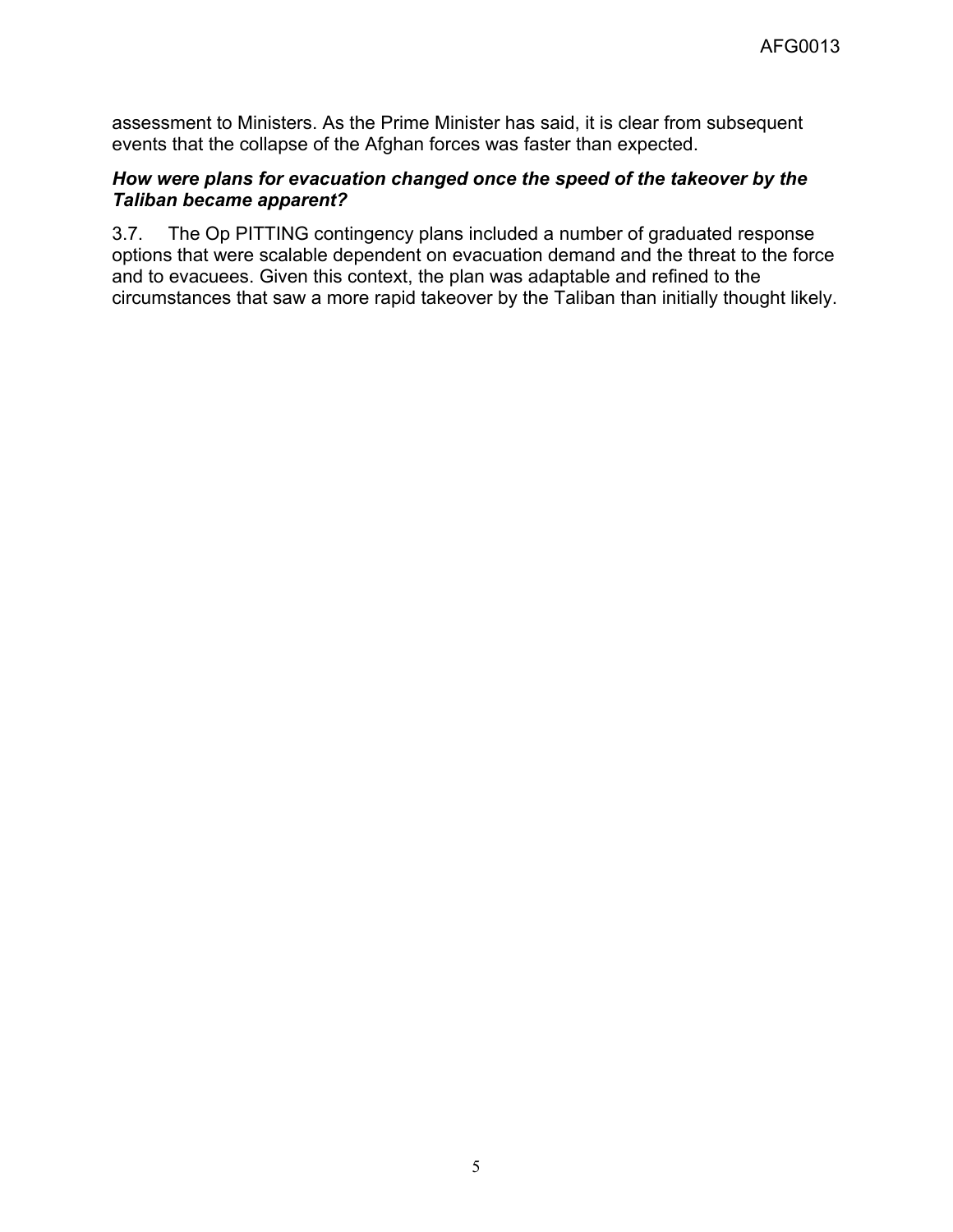# **4. Op PITTING**

### *On which elements of the evacuation did the MoD lead or support and how effective was coordination with other Government departments? What was the effect of other operations, for example in Iraq?*

4.1. Given the scale and required speed of the evacuation, the significant risk and the MOD's responsibility for extracting entitled persons, the MOD assumed the leadership role in delivering Op PITTING. This included the operation of the Temporary Safe Location in the UAE; providing security to the Evacuation Handling Centre at the Baron Hotel; and inserting forces to secure a section of Kabul airport alongside a large US Security Force, which was critical in enabling an evacuation to take place. The evacuation was a cross-government effort. Throughout the planning and execution of Op PITTING cooperation between the MOD, FCDO, Home Office and Border Force was critical to delivering an effective and timely evacuation.

4.2. Once Op PITTING was initiated on 13 August, Ministers met regularly to review the progress of the evacuation, with several meetings chaired by the Prime Minister. The Minister for the Armed Forces (MOD), the Minister for Immigration and Future Borders (Home Office) and the Minister for South Asia (FCDO) met daily to review the evacuation. Senior officials from across Whitehall, senior Defence personnel (military and civilian) including the overall operational commander, and the British Ambassador in Kabul, Sir Laurie Bristow, also met daily under the chairmanship of the National Security Adviser to ensure that critical information was brought together in one place and operational decisions could be made in real time.

4.3. Throughout Op PITTING resources were prioritised where the need or risk was greatest. The impact on other operations was minimal and critical requirements were balanced as required.

### *What UK and other military equipment was left for the Taliban and how could it be used against the UK? What efforts were made to deny the Taliban any UK military equipment left in country?*

4.4. During Op PITTING and the withdrawal of the UK military from Afghanistan spare capacity was used on flights to return as much equipment to the UK as possible. However, people were prioritised over equipment at all times in order to evacuate as many UK nationals and eligible persons as possible. Consequently, a small amount of equipment was left behind or gifted to partner nations, such as the United States. All sensitive equipment and anything considered attractive to criminal and terrorist organisations was recovered during withdrawal or rendered inoperable according to established military evacuation procedures.

### *How successful was the evacuation? Did it go according to plan?; & How many UK nationals and Afghan nationals and families who worked with or for UK Armed Forces remain in Afghanistan? What can now be done to enable them to leave? What criteria will be used?*

4.5. Op PITTING was the biggest UK military evacuation for over 70 years and enabled around 15,000 people to leave Afghanistan and get to safety, in addition to the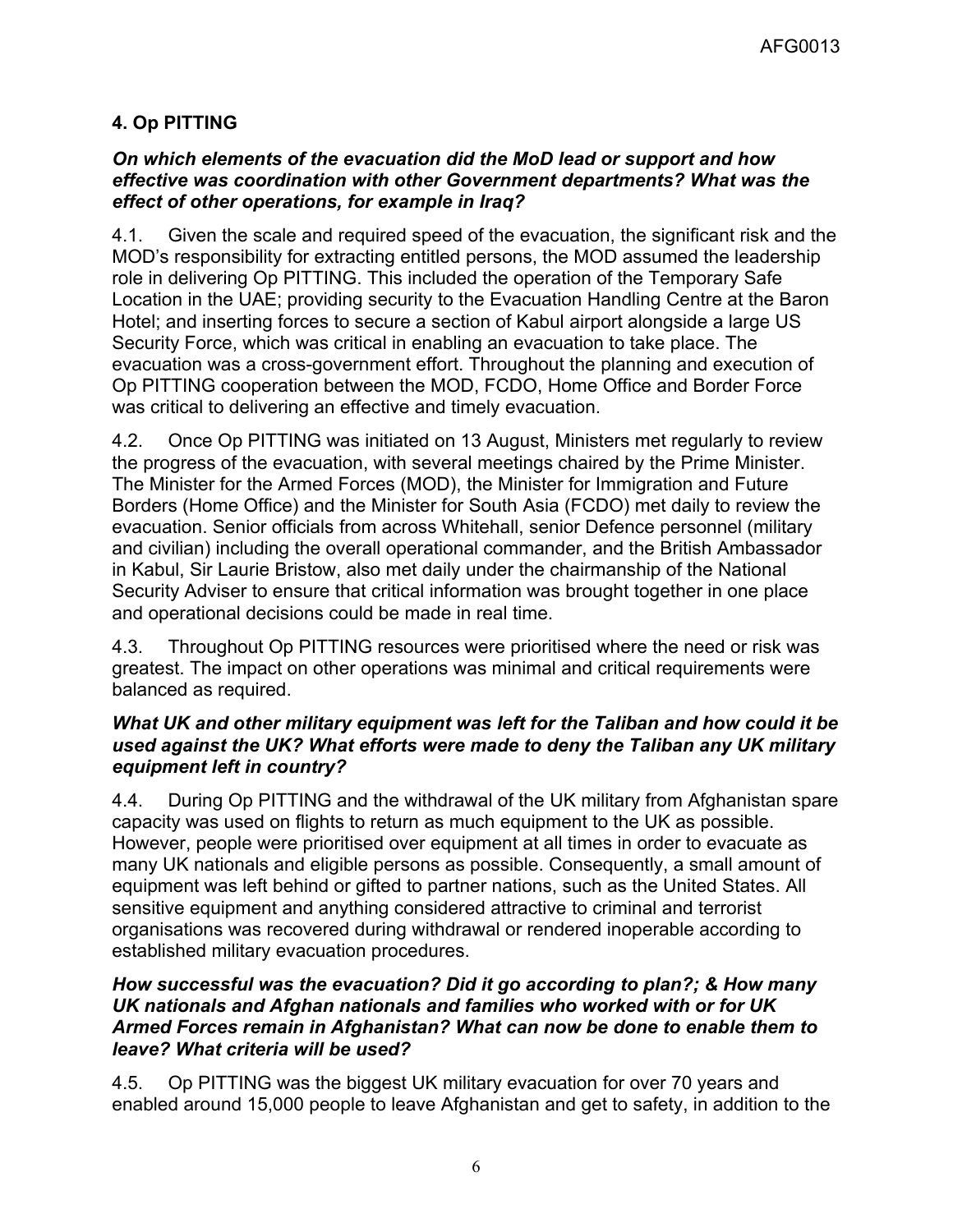families already welcomed under the ARAP programme for those who served alongside our Armed Forces and worked with the British Government.

4.6. Under the ARAP scheme to date around 7,000 Afghans (principals and their families) who worked in support of the UK defence mission were relocated.<sup>2</sup> 311 eligible ARAP applicants were originally called forward to be evacuated under Op PITTING, but did not manage to get out before the conclusion of the immediate evacuation operation. We remain committed to resettling these individuals. So far 32 of these individuals have since made their way to a third country and 24 have reached the UK. The ARAP scheme is not time-limited and remains open. We will continue to do all we can to support those Afghans who have supported us.

4.7. Support to other groups of individuals at risk of persecution will be considered under the Afghan Citizens' Relocation Scheme, details of which have been announced by the Home Office. This will provide a safe and legal route for up to 25,000 Afghans over the coming years.

# **5. Post Op PITTING**

# *What effect will the withdrawal have on future operations, and what will be the impact on the willingness of local personnel to work with, and support, the UK in future operations?*

5.1. The Integrated Review and Defence Command Paper remain the Government and Department's vision of the UK's role in the world through to 2030. These strategic papers took account of our withdrawal from Afghanistan. It is quite right though that we consider the new situation in Afghanistan for our evolving defence strategy and the future of UK military operations and this work is underway.

# *What extra support for UK veterans will be provided to help with the mental health and other effects of withdrawal?*

5.2. The MOD is acutely aware of the impact recent events may have on the veterans' community. That is why in response to events in Afghanistan:

- The Defence and Health Secretaries jointly chaired a mental health summit bringing
	- together experts to discuss support for those who served and their families;
- We made an additional £2.7 million available to Op COURAGE to expand services supporting those experiencing complex mental and/or physical trauma, or alcohol and substance misuse; and
- We announced a further £5 million for the Armed Forces Charity sector to enable a range of projects to support veterans, including those who served in Afghanistan.

<sup>&</sup>lt;sup>2</sup> The figures within this paragraph are subject to change. The Defence Secretary has committed to providing an update on the relevant figures concerning ARAP when the House returns.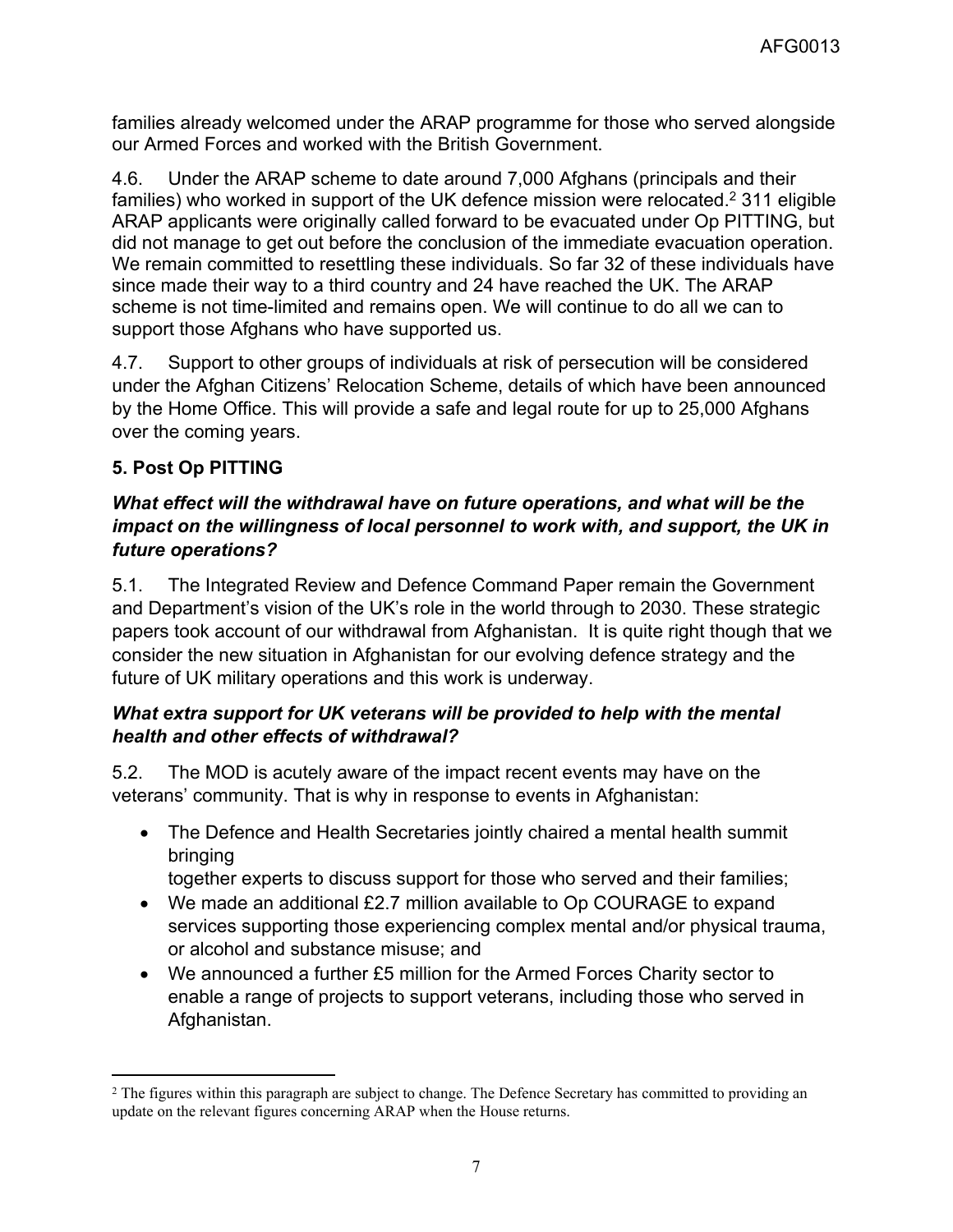5.3. This builds upon the £17.8 million already allocated to veteran specific mental health services through Op COURAGE and existing initiatives.

5.4. The Government has announced additional support for Afghans arriving in the UK under Op WARM WELCOME – including extra funding for housing, as well as immediate medical and mental health support. This has also seen UK veterans reunited with some of the Afghan personnel who they served with in Afghanistan. In recognition of the fact that a number of Afghan evacuees will have specific links to Defence, the MOD is supporting the cross-Government efforts to integrate new arrivals by using the knowledge, skills and experience that exists within the Defence community to develop a pastoral offer for those Afghans who served alongside our Armed Forces.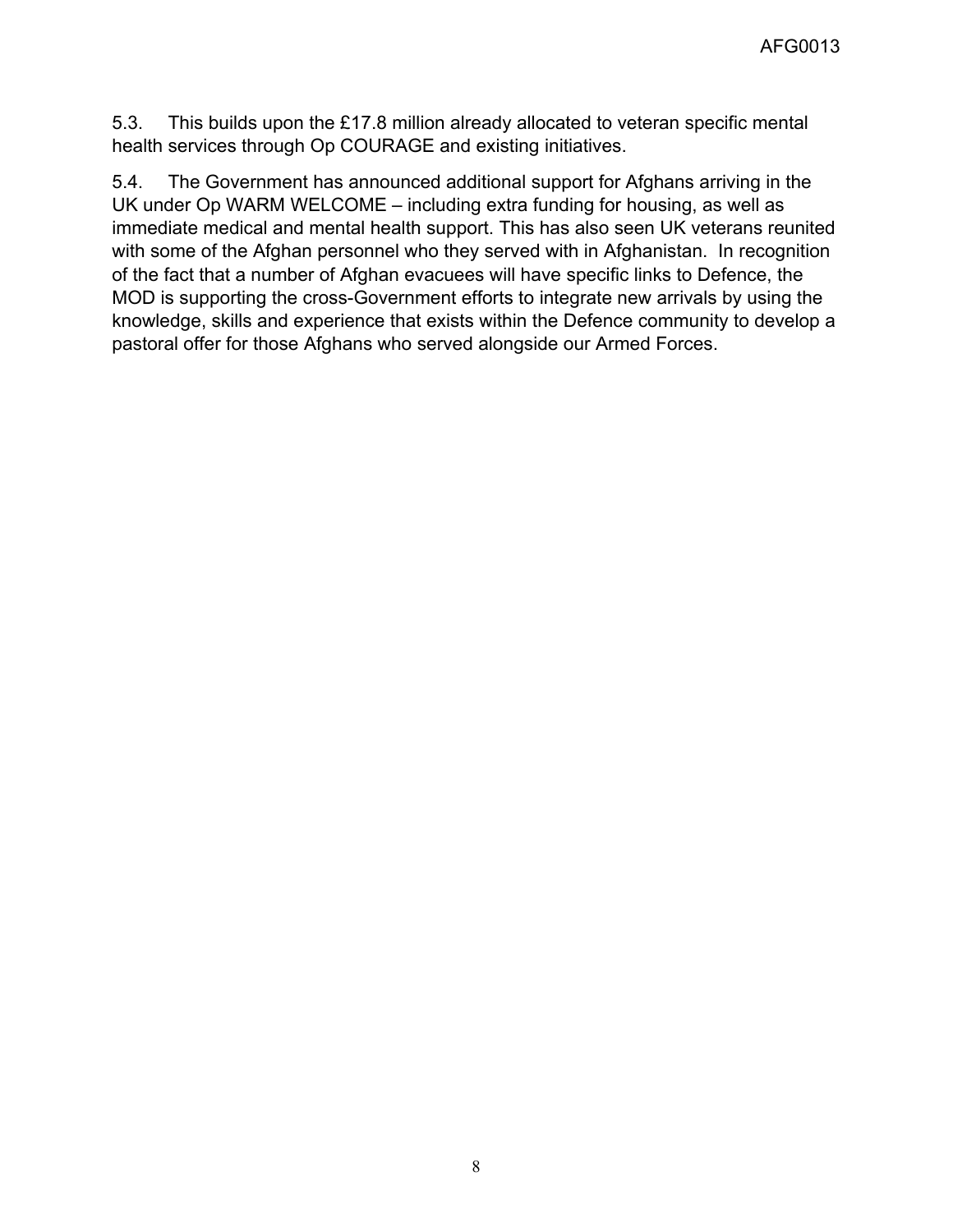**Annex A**: Timeline in relation to the Withdrawal from Afghanistan

## **September 2001**

 On 12 September, the day after the terrorist attacks at the World Trade Center and Pentagon, NATO invoked Article 5.

### **October 2001**

 On 07 October Op ENDURING FREEDOM began, and US, UK and Allies launched military strikes against Al-Qaeda training camps with the objective of removing the terrorist threat. The first UK troops were deployed to Afghanistan.

### **April 2006**

 The British redeployed in strength, focusing on Helmand Province in the south. Over 3,000 troops were sent to help with reconstruction efforts.

#### **June 2009**

 On 19 June, Op PANTHER'S CLAW, a British-led offensive involving over 3,000 troops, was launched in Helmand. After five weeks of fighting, the Taliban were driven from their former stronghold, key strategic crossings were secured, and a lasting ISAF presence was established in the area.

#### **February 2010**

• On 13 February, Op MOSHTARAK, the largest joint offensive commenced, involving 15,000 British, American and Afghan troops, to eliminate the Taliban from their strongholds in central Helmand.

## **May 2011**

• On 2 May, Osama bin Laden, the founder and first leader of al-Qaeda was killed in Pakistan following a US Special Forces Operation.

#### **July 2011**

 On 20 July, British troops handed over responsibility for security of the capital of Helmand province, Lashkar Gah, to Afghan forces.

#### **December 2014**

 On 12 December, the final phase of the UK's combat operations in Afghanistan (Op HERRICK) came to an end.

#### **February 2020**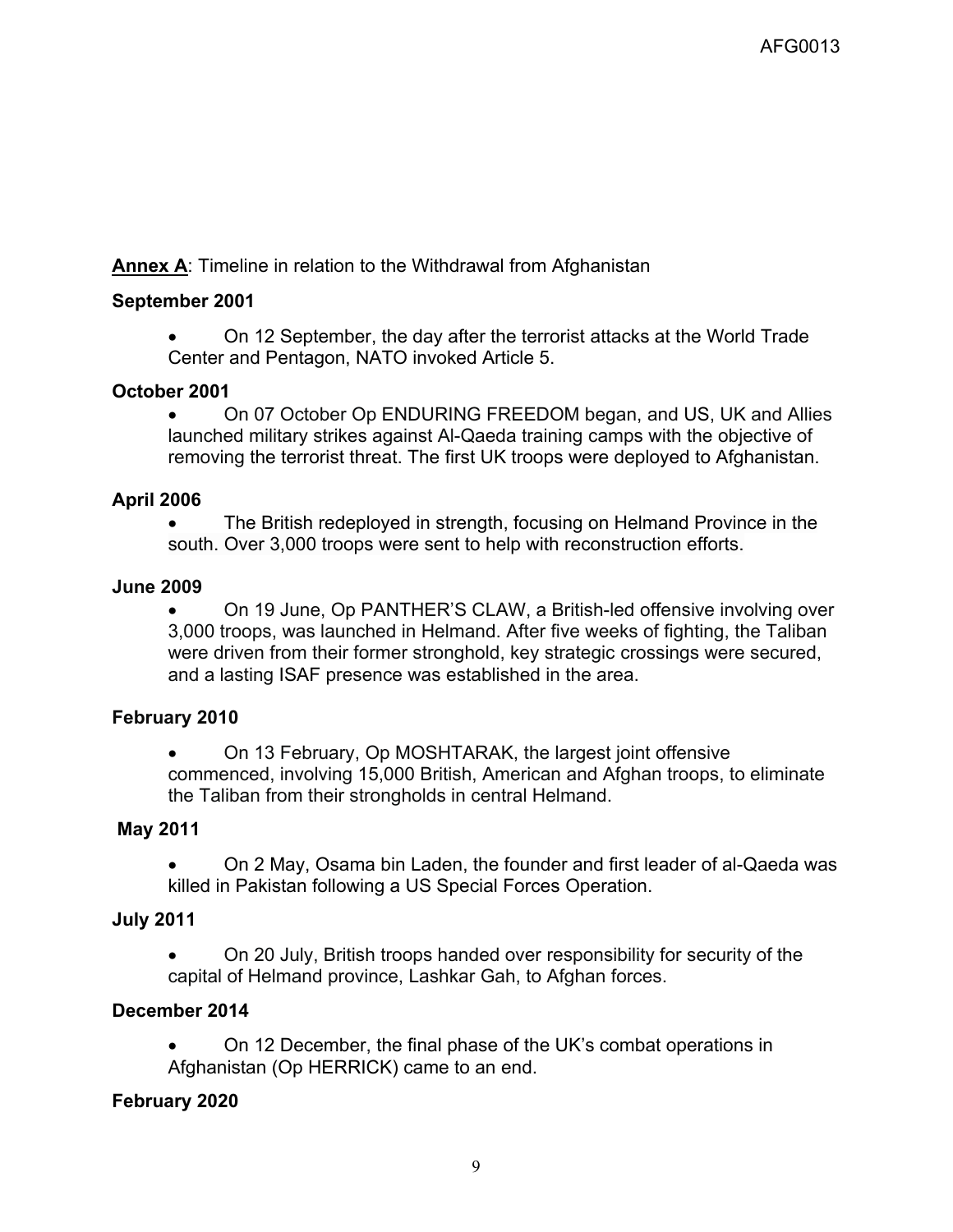On 29 February, US and Taliban sign the Doha Agreement which commits all international forces to withdraw from Afghanistan within 14 months. NATO endorsed the deal on the same day.

 As part of this, US agree to reduce in-country presence to 8600 troops in the first 135 days.

## **September 2020**

 On 12 September, negotiations begin in Doha between the Afghan Government and other groups, including the Taliban.

## **November 2020**

 On 17 November, the US announce they will further withdraw the number of troops that remain in Afghanistan from 4500 to 2500, with Coalition troops overall falling to 5400.

### **February 2021**

 On 16 February 2021, UK National Security Council (NSC) agrees to retain UK troops presence (c750) beyond 1 May deadline set in deal.

# **April 2021**

 On 14 April, the US confirms that all international troops will withdraw from Afghanistan by September 2021. The NATO North Atlantic Council also releases a Ministerial Statement stating that the withdrawal of Resolution Support Mission will begin by 01 May.

 On 15 April, NSC reaffirmed that the UK's primary interest is to identify and mitigate CT threats to the UK, to oversee a safe and orderly drawdown of UK troops and examine potential future postures.

 On 21 April, JFHQ carry out in in country reconnaissance mission and review of Op PITTING Joint Contingency Plans.

## **May 2021**

 On 29 May, internal MOD 2\* Commitments Management Group (CMG) held to discuss Op PITTING. Meetings are held at a minimum of weekly thereafter, with the tempo subsequently being increased to daily.

# **July 2021**

 On 5 July, NSC held to determine size and shape of future presence on Afghanistan held, including future of Embassy presence and CT.

 On 23 July Warning Order prepared to reduce notice to move period for those assigned force elements for Op PITTING.

On 29 July, the internal MOD 2\* CMG starts meeting on a daily basis.

## **August 2021**

 On 6 August The Taliban capture their first provincial capital (the city of Zaranji in Southwestern Nimroz) without resistance.